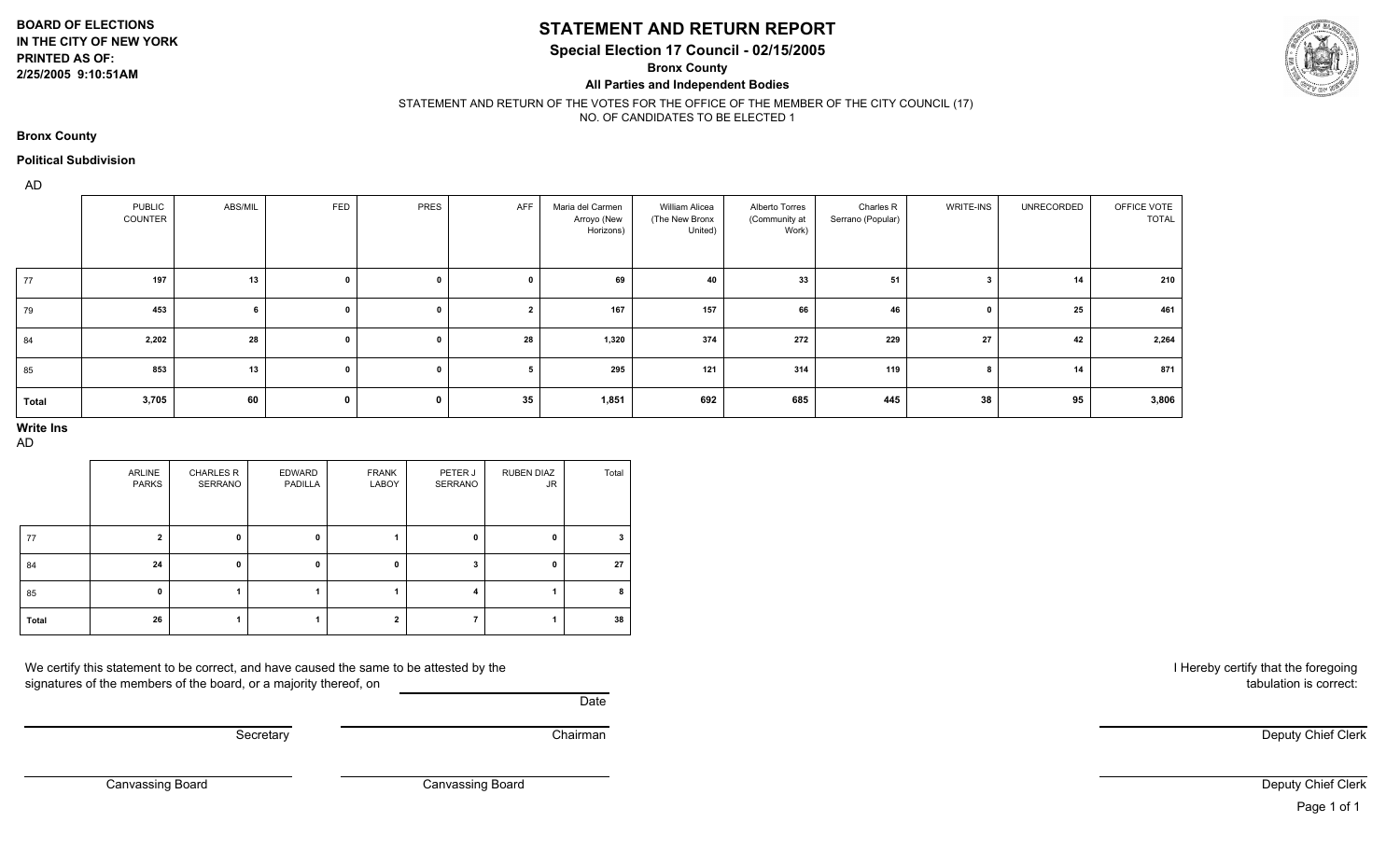**2/25/2005 9:08:56AM**

### **STATEMENT AND RETURN REPORT**

**Special Election 17 Council - 02/15/2005**

**Bronx County**

**All Parties and Independent Bodies**



STATEMENT AND RETURN OF THE VOTES FOR THE OFFICE OF THE MEMBER OF THE CITY COUNCIL (17) NO. OF CANDIDATES TO BE ELECTED 1

**AD 77**

#### **Political Subdivision**

ED

|       | PUBLIC<br>COUNTER | ABS/MIL                 | FED         | PRES         | AFF         | Maria del Carmen<br>Arroyo (New<br>Horizons) | William Alicea<br>(The New Bronx<br>United) | Alberto Torres<br>(Community at<br>Work) | Charles R<br>Serrano (Popular) | WRITE-INS        | UNRECORDED              | OFFICE VOTE<br><b>TOTAL</b> |
|-------|-------------------|-------------------------|-------------|--------------|-------------|----------------------------------------------|---------------------------------------------|------------------------------------------|--------------------------------|------------------|-------------------------|-----------------------------|
| 002   | $\overline{2}$    | $\mathbf{0}$            | $\pmb{0}$   | $\mathbf{0}$ | $\mathbf 0$ |                                              | $\mathbf{r}$                                | $\mathbf{0}$                             |                                | $\mathbf{0}$     | $\mathbf{0}$            | $\overline{2}$              |
| 003   | $\overline{7}$    | $\mathbf 0$             | $\mathbf 0$ | $\mathbf 0$  | $\mathbf 0$ | $\overline{2}$                               |                                             | $\mathbf 0$                              | $\boldsymbol{A}$               | $\mathbf 0$      | $\mathbf{0}$            | $\overline{7}$              |
| 004   | 35                | $\mathbf{0}$            | $\mathbf 0$ | $\mathbf 0$  | $\mathbf 0$ | 15                                           | $\overline{2}$                              | 10                                       | $\overline{7}$                 | $\mathbf 0$      |                         | 35                          |
| 006   | 22                | $\overline{\mathbf{4}}$ | $\mathbf 0$ | $\mathbf 0$  | $\mathbf 0$ | $\mathbf{3}$                                 | 6                                           | -3                                       | 12                             | $\mathbf 0$      | $\overline{2}$          | 26                          |
| 073   | 11                | $\mathbf 0$             | $\mathbf 0$ | $\mathbf 0$  | $\mathbf 0$ | $\mathbf{3}$                                 | $\mathbf{3}$                                | -1                                       | $\mathbf{3}$                   | $\overline{1}$   | $\mathbf 0$             | 11                          |
| 074   | 45                | $\mathbf{3}$            | $\mathbf 0$ | $\mathbf 0$  | $\mathbf 0$ | 18                                           | 10                                          | 8                                        | 8                              |                  | $\overline{\mathbf{3}}$ | 48                          |
| 075   | 26                | $\mathbf{0}$            | $\mathbf 0$ | $\mathbf{0}$ | $\mathbf 0$ | $\overline{ }$                               | 6                                           | $\overline{7}$                           | 5                              |                  | $\mathbf{0}$            | 26                          |
| 076   | 37                | $\mathbf{3}$            | $\pmb{0}$   | $\mathbf{0}$ | $\mathbf 0$ | 17                                           |                                             | $\overline{\mathbf{3}}$                  | 5                              | $\mathbf{0}$     | $\overline{7}$          | 40                          |
| 080   | 12                | $\overline{\mathbf{3}}$ | $\pmb{0}$   | $\mathbf{0}$ | $\mathbf 0$ | $\overline{\mathbf{3}}$                      | $\boldsymbol{4}$                            | $\overline{ }$                           | 6                              | $\mathbf 0$      |                         | 15                          |
| Total | 197               | 13                      | $\mathbf 0$ | $\mathbf 0$  | $\mathbf 0$ | 69                                           | 40                                          | 33                                       | 51                             | $\boldsymbol{3}$ | 14                      | 210                         |

#### **Write Ins**

|       | <b>ARLINE</b><br>PARKS | <b>CHARLES R</b><br>SERRANO | EDWARD<br>PADILLA | <b>FRANK</b><br>LABOY | PETER J<br>SERRANO | <b>RUBEN DIAZ</b><br>JR. | Total |
|-------|------------------------|-----------------------------|-------------------|-----------------------|--------------------|--------------------------|-------|
| 77    | $\overline{2}$         | 0                           | 0                 |                       | 0                  | 0                        | 3     |
| 84    | 24                     | 0                           | 0                 |                       | 3                  | 0                        | 27    |
| 85    | $\mathbf{0}$           |                             |                   |                       | 4                  |                          | 8     |
| Total | 26                     |                             |                   |                       |                    |                          | 38    |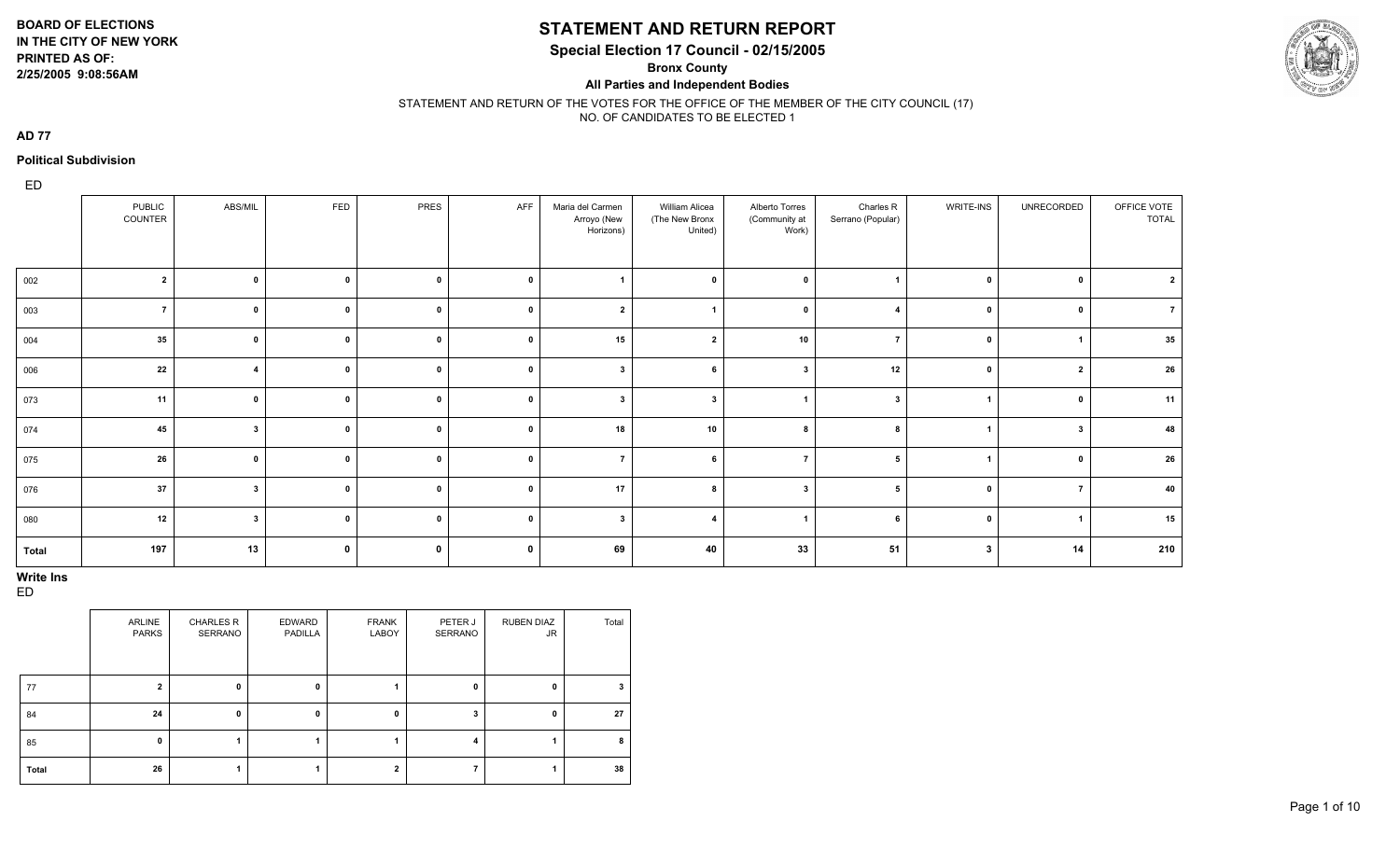**2/25/2005 9:08:56AM**

### **STATEMENT AND RETURN REPORT**

**Special Election 17 Council - 02/15/2005**

**Bronx County**

**All Parties and Independent Bodies**

STATEMENT AND RETURN OF THE VOTES FOR THE OFFICE OF THE (17) NO. OF CANDIDATES TO BE ELECTED 1

**AD 79**

**Political Subdivision**

|       | PUBLIC<br>COUNTER | ABS/MIL                 | FED                 | PRES        | AFF            | Maria del Carmen<br>Arroyo (New<br>Horizons) | William Alicea<br>(The New Bronx<br>United) | Alberto Torres<br>(Community at<br>Work) | Charles R<br>Serrano (Popular) | UNRECORDED              | OFFICE VOTE<br><b>TOTAL</b> |
|-------|-------------------|-------------------------|---------------------|-------------|----------------|----------------------------------------------|---------------------------------------------|------------------------------------------|--------------------------------|-------------------------|-----------------------------|
| 035   | 29                | $\pmb{\mathsf{o}}$      | $\mathbf 0$         | $\pmb{0}$   | $\mathbf 0$    | 12                                           | 8                                           | $\overline{7}$                           | $\mathbf{1}$                   | $\overline{1}$          | 29                          |
| 056   | 17                | $\mathbf 0$             | $\mathbf 0$         | $\pmb{0}$   | $\overline{1}$ | 9                                            | $\mathbf{1}$                                | 5                                        | $\mathbf{3}$                   | $\mathbf{0}$            | 18                          |
| 057   | 16                | $\pmb{0}$               | $\mathbf{0}$        | $\pmb{0}$   | $\mathbf 0$    | 6                                            | $5\phantom{.0}$                             | $\overline{\mathbf{2}}$                  | $\mathbf{1}$                   | $\overline{2}$          | 16                          |
| 059   | 36                | $\pmb{0}$               | $\mathbf 0$         | $\pmb{0}$   | $\overline{1}$ | 12                                           | 18                                          | $\overline{\mathbf{2}}$                  | $\mathbf{1}$                   | $\overline{\mathbf{4}}$ | 37                          |
| 062   | 23                | $\pmb{0}$               | $\bullet$ $\bullet$ | $\pmb{0}$   | $\mathbf 0$    | 8                                            | $5\phantom{.0}$                             | 9                                        | $\pmb{0}$                      | $\overline{1}$          | 23                          |
| 065   | 18                | $\pmb{\mathsf{o}}$      | $\bullet$           | $\pmb{0}$   | $\mathbf 0$    | 9                                            | $\overline{\mathbf{4}}$                     | $\overline{1}$                           | $\overline{\mathbf{4}}$        | $\mathbf 0$             | 18                          |
| 068   | 8                 | $\mathbf{1}$            | $\bullet$           | $\pmb{0}$   | $\pmb{0}$      | $\overline{\mathbf{4}}$                      | $\overline{1}$                              | $\overline{1}$                           | $\mathbf{2}$                   | $\overline{1}$          | 9                           |
| 069   | 32                | $\mathbf{1}$            | $\mathbf 0$         | $\pmb{0}$   | $\pmb{0}$      | 18                                           | $\mathbf{3}$                                | 8                                        | $\overline{\mathbf{4}}$        | $\mathbf 0$             | 33                          |
| 070   | 41                | $\pmb{0}$               | $\mathbf 0$         | $\mathbf 0$ | $\mathbf 0$    | 18                                           | 11                                          | 5                                        | 6                              | $\mathbf{1}$            | 41                          |
| 071   | 12                | $\pmb{0}$               | $\mathbf 0$         | $\pmb{0}$   | $\mathbf 0$    | 8                                            | $\mathbf 0$                                 | $\overline{1}$                           | $\mathbf{1}$                   | $\overline{2}$          | 12                          |
| 072   | 25                | $\overline{\mathbf{2}}$ | $\mathbf 0$         | $\pmb{0}$   | $\mathbf 0$    | 10                                           | 10                                          | 5                                        | $\overline{1}$                 | $\mathbf{1}$            | 27                          |
| 073   | 14                | $\pmb{0}$               | $\mathbf 0$         | $\mathbf 0$ | $\mathbf 0$    | 6                                            | $\overline{2}$                              | 5                                        | $\mathbf{1}$                   | $\mathbf 0$             | 14                          |
| 082   | 20                | $\pmb{0}$               | $\pmb{0}$           | $\pmb{0}$   | $\pmb{0}$      | 13                                           | $\overline{\mathbf{1}}$                     | $\overline{1}$                           | ${\bf 5}$                      | $\mathbf 0$             | 20                          |
| 094   | 120               | $\mathbf{1}$            | $\mathbf{0}$        | $\pmb{0}$   | $\mathbf 0$    | 18                                           | 67                                          | 12                                       | 13                             | 11                      | 121                         |
| 099   | 42                | $\mathbf{1}$            | $\mathbf{0}$        | $\pmb{0}$   | $\mathbf 0$    | 16                                           | 21                                          | $\overline{2}$                           | $\mathbf{3}$                   | $\overline{1}$          | 43                          |
| Total | 453               | $6\phantom{.}6$         | $\pmb{0}$           | $\mathbf 0$ | $\overline{2}$ | 167                                          | 157                                         | 66                                       | 46                             | 25                      | 461                         |

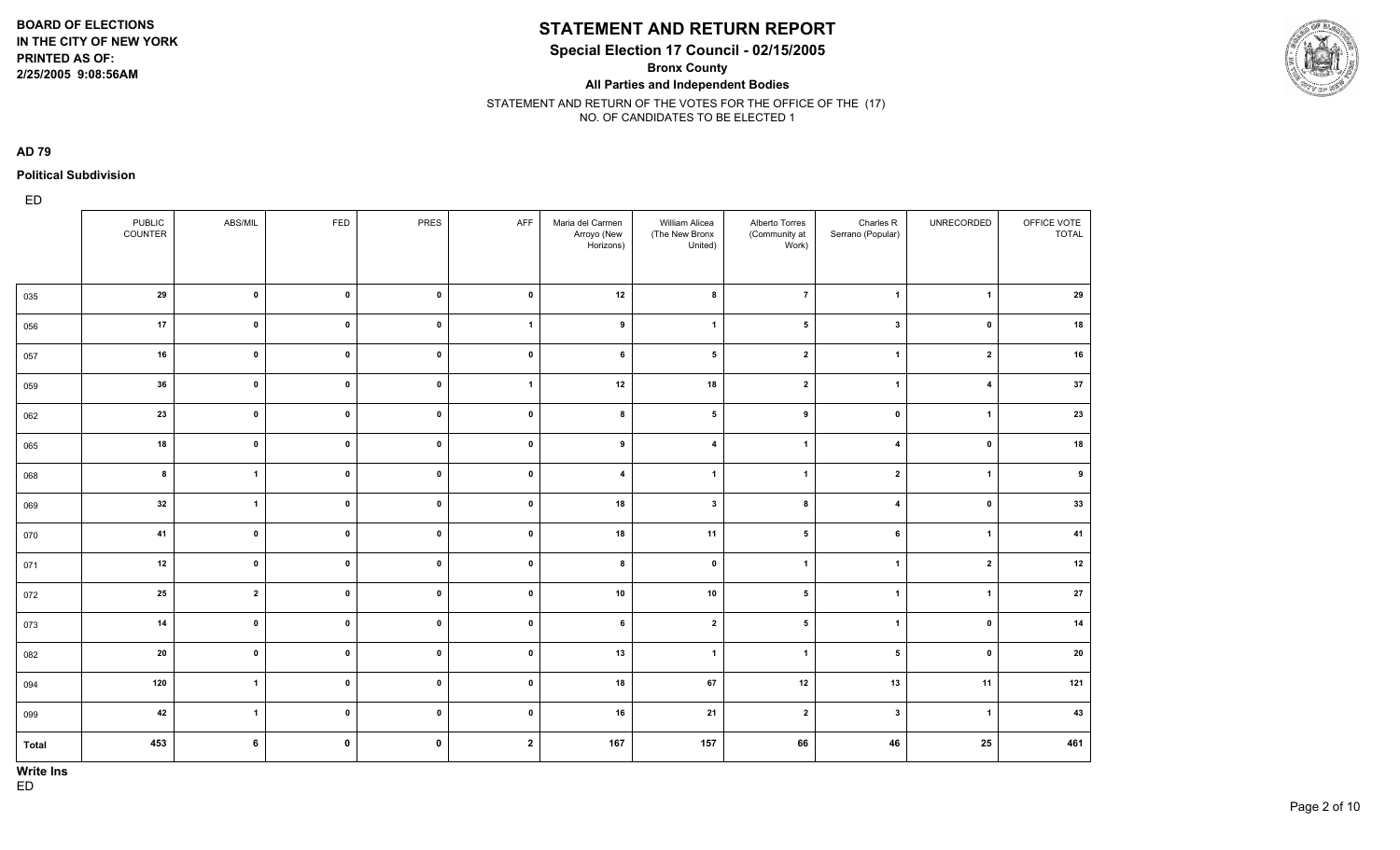### **STATEMENT AND RETURN REPORT**

**Special Election 17 Council - 02/15/2005**

**Bronx County**

**All Parties and Independent Bodies**

#### STATEMENT AND RETURN OF THE VOTES FOR THE OFFICE OF THE (17) NO. OF CANDIDATES TO BE ELECTED 1

|       | ARLINE<br><b>PARKS</b> | <b>CHARLES R</b><br>SERRANO | EDWARD<br>PADILLA | <b>FRANK</b><br>LABOY | PETER J<br>SERRANO | <b>RUBEN DIAZ</b><br><b>JR</b> | Total |
|-------|------------------------|-----------------------------|-------------------|-----------------------|--------------------|--------------------------------|-------|
| 77    | 2                      | 0                           | $\mathbf 0$       |                       | 0                  | $\mathbf 0$                    | 3     |
| 84    | 24                     | 0                           | 0                 | 0                     | 3                  | 0                              | 27    |
| 85    | $\mathbf{0}$           |                             |                   |                       | 4                  |                                | 8     |
| Total | 26                     |                             |                   | $\overline{2}$        |                    |                                | 38    |

#### **AD 84**

**Political Subdivision**

| <b>FED</b><br>AFF<br><b>PUBLIC</b><br>ABS/MIL<br>PRES<br>WRITE-INS<br>UNRECORDED<br>OFFICE VOTE<br>Maria del Carmen<br>William Alicea<br>Alberto Torres<br>Charles R<br>COUNTER<br>(Community at<br>Serrano (Popular)<br><b>TOTAL</b><br>(The New Bronx<br>Arroyo (New<br>United)<br>Work)<br>Horizons)<br>21<br>$\mathbf{1}$<br>$\mathbf 0$<br>$\overline{7}$<br>$\mathbf 0$<br>5<br>$\mathbf{3}$<br>$\overline{\mathbf{3}}$<br>$\mathbf 0$<br>$\mathbf{0}$<br>009<br>$\mathbf{4}$<br>31<br>31<br>20<br>$\mathbf{0}$<br>$\mathbf 0$<br>$\mathbf 0$<br>$\Omega$<br>010<br>$\Omega$<br>$\mathbf{0}$<br>$\mathbf{0}$<br>$\overline{1}$<br>$\mathbf 0$<br>$\Omega$<br>$\overline{\mathbf{4}}$<br>$\mathbf{0}$<br>$\overline{2}$<br>5<br>$\mathbf{0}$<br>011<br>$\Omega$<br>24<br>$\pmb{0}$<br>$\mathbf 0$<br>5<br>$\overline{2}$<br>$\mathbf{0}$<br>11<br>$\mathbf{0}$<br>$\mathbf 0$<br>$\mathbf{0}$<br>012<br>6<br>18<br>10<br>18<br>$\mathbf{0}$<br>$\mathbf 0$<br>$\Omega$<br>013<br>0<br>$\mathbf{0}$<br>$\Omega$<br>$\mathbf{0}$<br>14<br>$\mathbf 0$<br>16<br>$\overline{1}$<br>9<br>$\overline{2}$<br>$\mathbf 0$<br>-3<br>014<br>$\mathbf{0}$<br>-1<br>12<br>$\overline{2}$<br>$\mathbf 0$<br>$\mathbf{0}$<br>5<br>$\mathbf{0}$<br>$\overline{2}$<br>$\mathbf{0}$<br>$\overline{2}$<br>5<br>$\mathbf 0$<br>015<br>21<br>21<br>$\mathbf 0$<br>$\mathbf 0$<br>$\mathbf{0}$<br>5<br>$\mathbf 0$<br>$\overline{ }$<br>$\mathbf{0}$<br>016<br>5<br>$\mathbf{0}$<br>$\boldsymbol{\Delta}$<br>13<br>$\mathbf{0}$<br>$\mathbf 0$<br>$\mathbf{0}$<br>0<br>6<br>$\overline{2}$<br>017<br>$\mathbf{0}$<br>$\mathbf{0}$<br>$\mathbf{4}$<br>$\mathbf 0$<br>$\mathbf 0$<br>6<br>$\mathbf{0}$<br>$\mathbf 0$<br>$\mathbf 0$<br>$\overline{4}$<br>$\mathbf 0$<br>$\mathbf 0$<br>$\overline{1}$<br>6<br>018<br>$\overline{\mathbf{1}}$<br>54<br>$\mathbf 0$<br>32<br>$\mathbf 0$<br>$\Omega$<br>0<br>$\Omega$<br>019<br>-9<br>7<br>$\mathbf 0$<br>6 | ED |  |  |  |  |  |    |
|------------------------------------------------------------------------------------------------------------------------------------------------------------------------------------------------------------------------------------------------------------------------------------------------------------------------------------------------------------------------------------------------------------------------------------------------------------------------------------------------------------------------------------------------------------------------------------------------------------------------------------------------------------------------------------------------------------------------------------------------------------------------------------------------------------------------------------------------------------------------------------------------------------------------------------------------------------------------------------------------------------------------------------------------------------------------------------------------------------------------------------------------------------------------------------------------------------------------------------------------------------------------------------------------------------------------------------------------------------------------------------------------------------------------------------------------------------------------------------------------------------------------------------------------------------------------------------------------------------------------------------------------------------------------------------------------------------------------------------------------------------------------------------------------------------------------------------------------------------------------------------------------------------------------------------------|----|--|--|--|--|--|----|
|                                                                                                                                                                                                                                                                                                                                                                                                                                                                                                                                                                                                                                                                                                                                                                                                                                                                                                                                                                                                                                                                                                                                                                                                                                                                                                                                                                                                                                                                                                                                                                                                                                                                                                                                                                                                                                                                                                                                          |    |  |  |  |  |  |    |
|                                                                                                                                                                                                                                                                                                                                                                                                                                                                                                                                                                                                                                                                                                                                                                                                                                                                                                                                                                                                                                                                                                                                                                                                                                                                                                                                                                                                                                                                                                                                                                                                                                                                                                                                                                                                                                                                                                                                          |    |  |  |  |  |  | 22 |
|                                                                                                                                                                                                                                                                                                                                                                                                                                                                                                                                                                                                                                                                                                                                                                                                                                                                                                                                                                                                                                                                                                                                                                                                                                                                                                                                                                                                                                                                                                                                                                                                                                                                                                                                                                                                                                                                                                                                          |    |  |  |  |  |  |    |
|                                                                                                                                                                                                                                                                                                                                                                                                                                                                                                                                                                                                                                                                                                                                                                                                                                                                                                                                                                                                                                                                                                                                                                                                                                                                                                                                                                                                                                                                                                                                                                                                                                                                                                                                                                                                                                                                                                                                          |    |  |  |  |  |  |    |
|                                                                                                                                                                                                                                                                                                                                                                                                                                                                                                                                                                                                                                                                                                                                                                                                                                                                                                                                                                                                                                                                                                                                                                                                                                                                                                                                                                                                                                                                                                                                                                                                                                                                                                                                                                                                                                                                                                                                          |    |  |  |  |  |  | 24 |
|                                                                                                                                                                                                                                                                                                                                                                                                                                                                                                                                                                                                                                                                                                                                                                                                                                                                                                                                                                                                                                                                                                                                                                                                                                                                                                                                                                                                                                                                                                                                                                                                                                                                                                                                                                                                                                                                                                                                          |    |  |  |  |  |  |    |
|                                                                                                                                                                                                                                                                                                                                                                                                                                                                                                                                                                                                                                                                                                                                                                                                                                                                                                                                                                                                                                                                                                                                                                                                                                                                                                                                                                                                                                                                                                                                                                                                                                                                                                                                                                                                                                                                                                                                          |    |  |  |  |  |  |    |
|                                                                                                                                                                                                                                                                                                                                                                                                                                                                                                                                                                                                                                                                                                                                                                                                                                                                                                                                                                                                                                                                                                                                                                                                                                                                                                                                                                                                                                                                                                                                                                                                                                                                                                                                                                                                                                                                                                                                          |    |  |  |  |  |  | 14 |
|                                                                                                                                                                                                                                                                                                                                                                                                                                                                                                                                                                                                                                                                                                                                                                                                                                                                                                                                                                                                                                                                                                                                                                                                                                                                                                                                                                                                                                                                                                                                                                                                                                                                                                                                                                                                                                                                                                                                          |    |  |  |  |  |  |    |
|                                                                                                                                                                                                                                                                                                                                                                                                                                                                                                                                                                                                                                                                                                                                                                                                                                                                                                                                                                                                                                                                                                                                                                                                                                                                                                                                                                                                                                                                                                                                                                                                                                                                                                                                                                                                                                                                                                                                          |    |  |  |  |  |  | 13 |
|                                                                                                                                                                                                                                                                                                                                                                                                                                                                                                                                                                                                                                                                                                                                                                                                                                                                                                                                                                                                                                                                                                                                                                                                                                                                                                                                                                                                                                                                                                                                                                                                                                                                                                                                                                                                                                                                                                                                          |    |  |  |  |  |  |    |
|                                                                                                                                                                                                                                                                                                                                                                                                                                                                                                                                                                                                                                                                                                                                                                                                                                                                                                                                                                                                                                                                                                                                                                                                                                                                                                                                                                                                                                                                                                                                                                                                                                                                                                                                                                                                                                                                                                                                          |    |  |  |  |  |  | 54 |

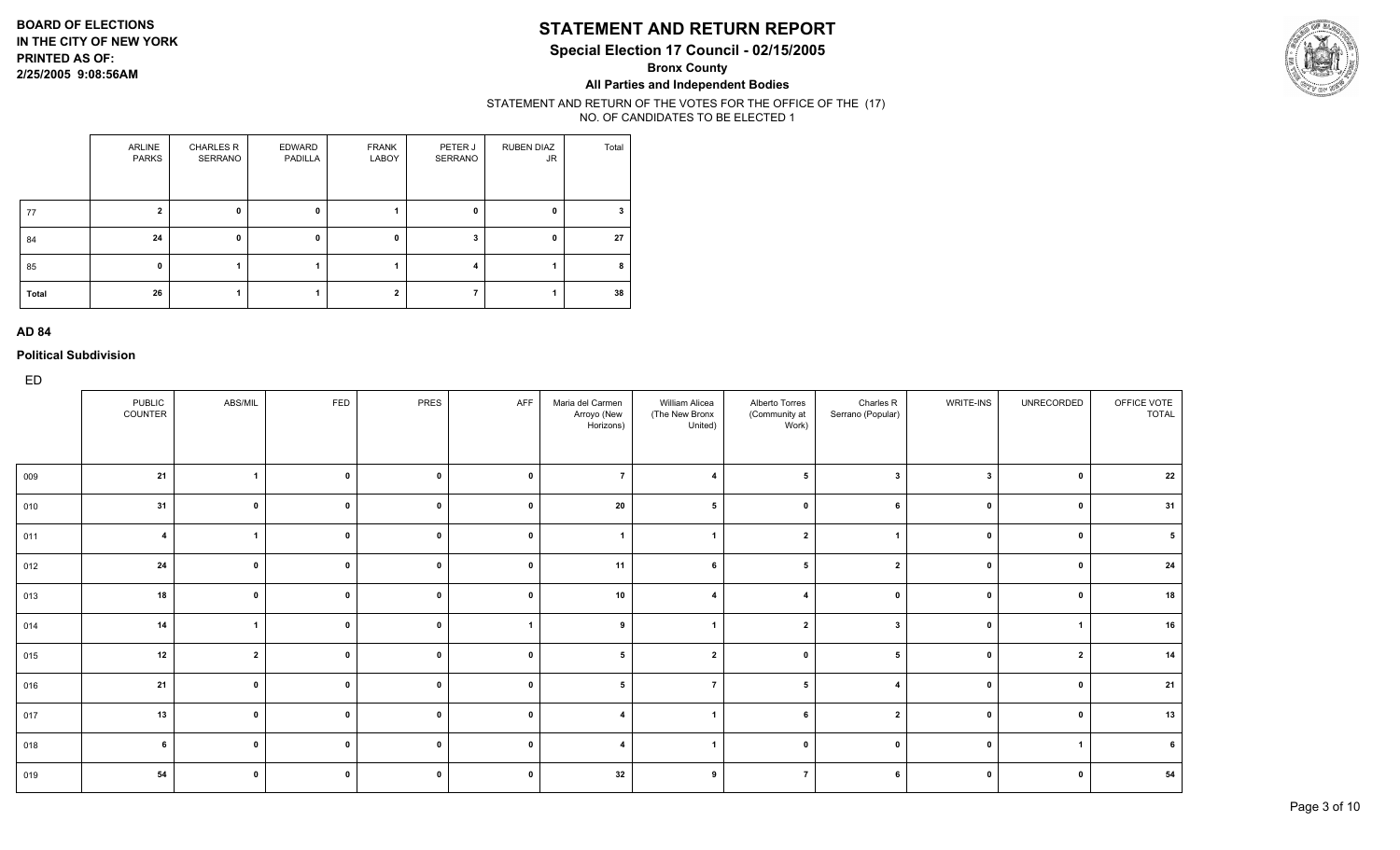**2/25/2005 9:08:56AM**

# **STATEMENT AND RETURN REPORT**

**Special Election 17 Council - 02/15/2005**

**Bronx County**

**All Parties and Independent Bodies**



#### STATEMENT AND RETURN OF THE VOTES FOR THE OFFICE OF THE MEMBER OF THE CITY COUNCIL (17) NO. OF CANDIDATES TO BE ELECTED 1

**AD 84**

#### **Political Subdivision**

|     | PUBLIC<br>COUNTER | ABS/MIL        | FED          | PRES         | AFF            | Maria del Carmen<br>Arroyo (New<br>Horizons) | William Alicea<br>(The New Bronx<br>United) | Alberto Torres<br>(Community at<br>Work) | Charles R<br>Serrano (Popular) | WRITE-INS               | UNRECORDED              | OFFICE VOTE<br><b>TOTAL</b> |
|-----|-------------------|----------------|--------------|--------------|----------------|----------------------------------------------|---------------------------------------------|------------------------------------------|--------------------------------|-------------------------|-------------------------|-----------------------------|
| 020 | 61                | $\mathbf{0}$   | $\mathbf 0$  | $\mathbf{0}$ | $\mathbf 0$    | 40                                           | 8                                           | 8                                        | $\overline{\mathbf{1}}$        | $\mathbf{0}$            | $\overline{4}$          | 61                          |
| 021 | 68                | $\mathbf 0$    | $\mathbf 0$  | $\mathbf{0}$ | $\mathbf 0$    | 38                                           | 20                                          | 6                                        | $\overline{\mathbf{3}}$        | $\mathbf 0$             | $\overline{1}$          | 68                          |
| 023 | $\overline{7}$    | $\mathbf 0$    | $\mathbf{0}$ | $\mathbf 0$  | $\pmb{0}$      | $5\phantom{a}$                               | $\pmb{0}$                                   | $\overline{1}$                           | $\overline{\mathbf{1}}$        | $\pmb{0}$               | $\overline{\mathbf{0}}$ | $\overline{7}$              |
| 028 | 123               | $\mathbf{1}$   | $\mathbf 0$  | $\mathbf{0}$ | $\mathbf{1}$   | 84                                           | 17                                          | 14                                       | $10$                           | $\mathbf 0$             | $\mathbf 0$             | 125                         |
| 029 | 56                | $\mathbf{0}$   | $\mathbf 0$  | $\mathbf{0}$ | $\mathbf 0$    | 40                                           | 6                                           | $5\phantom{.0}$                          | $\overline{1}$                 | $\overline{\mathbf{4}}$ | $\mathbf 0$             | 56                          |
| 030 | 40                | $\mathbf{1}$   | $\mathbf 0$  | $\mathbf{0}$ | $\mathbf 0$    | 13                                           | $\overline{\mathbf{4}}$                     | $\overline{7}$                           | $\overline{7}$                 | 8                       | $\overline{\mathbf{2}}$ | 41                          |
| 031 | 35                | $\mathbf 0$    | $\mathbf 0$  | $\mathbf{0}$ | $\mathbf 0$    | 23                                           | $\overline{\mathbf{4}}$                     | 6                                        | $\overline{\mathbf{2}}$        | $\pmb{0}$               | $\overline{\mathbf{0}}$ | 35                          |
| 032 | 58                | $\overline{2}$ | $\mathbf 0$  | $\pmb{0}$    | $\mathbf 0$    | 23                                           | 16                                          | 8                                        | 10                             | $\mathbf 0$             | $\overline{\mathbf{3}}$ | 60                          |
| 033 | 57                | $\mathbf 0$    | $\mathbf 0$  | $\mathbf 0$  | $\mathbf 0$    | 24                                           | 18                                          | $5\phantom{.0}$                          | 10                             | $\mathbf 0$             | $\mathbf{0}$            | 57                          |
| 034 | 13                | $\mathbf 0$    | $\mathbf 0$  | $\pmb{0}$    | $\mathbf 0$    | $5\phantom{.0}$                              | $\overline{4}$                              | $\mathbf 0$                              | $\mathbf 0$                    | $\mathbf{0}$            | $\overline{4}$          | 13                          |
| 035 | 21                | $\overline{1}$ | $\mathbf{0}$ | $\mathbf 0$  | $\mathbf 0$    | 11                                           | $\overline{2}$                              | $\mathbf 0$                              | $\overline{\mathbf{2}}$        | 6                       | $\overline{1}$          | 22                          |
| 036 | 16                | $\mathbf 0$    | $\mathbf 0$  | $\mathbf 0$  | $\mathbf 0$    | 13                                           | $\mathbf{0}$                                | $\overline{1}$                           | $\overline{\mathbf{2}}$        | $\mathbf{0}$            | $\overline{\mathbf{0}}$ | 16                          |
| 037 | 69                | $\mathbf{3}$   | $\mathbf{0}$ | $\mathbf 0$  | $\mathbf 0$    | 47                                           | $\overline{\mathbf{4}}$                     | 8                                        | 12                             | $\mathbf{0}$            | $\overline{1}$          | 72                          |
| 038 | 21                | $\mathbf 0$    | $\mathbf{0}$ | $\pmb{0}$    | $\mathbf 0$    | 15                                           | $\mathbf{0}$                                | $\pmb{0}$                                | 6                              | $\mathbf 0$             | 0                       | 21                          |
| 039 | 30                | $\mathbf 0$    | $\mathbf{0}$ | $\mathbf 0$  | $\overline{1}$ | 25                                           | $\overline{2}$                              | $\overline{1}$                           | $\overline{\mathbf{2}}$        | $\mathbf{0}$            | $\overline{1}$          | 31                          |
| 040 | 24                | $\mathbf 0$    | $\mathbf 0$  | $\mathbf 0$  | $\mathbf 0$    | 11                                           | $\overline{4}$                              | $\overline{4}$                           | 5                              | $\mathbf{0}$            | 0                       | 24                          |
| 041 | 25                | $\mathbf 0$    | $\mathbf 0$  | $\mathbf 0$  | $\overline{1}$ | 12                                           | 10                                          | $\overline{2}$                           | $\overline{\mathbf{2}}$        | $\pmb{0}$               | $\mathbf{0}$            | 26                          |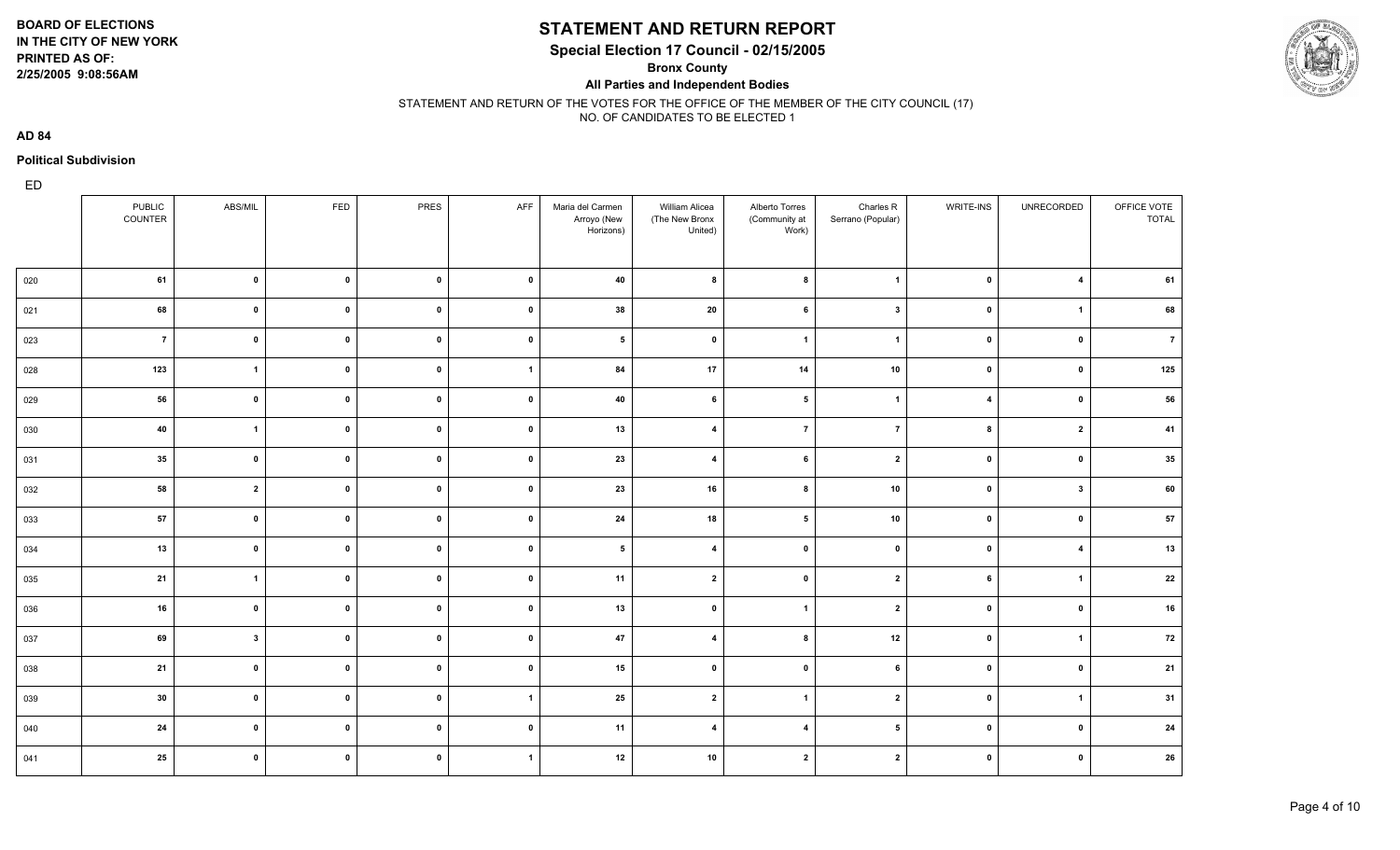**2/25/2005 9:08:56AM**

### **STATEMENT AND RETURN REPORT**

**Special Election 17 Council - 02/15/2005**

**Bronx County**

**All Parties and Independent Bodies**



STATEMENT AND RETURN OF THE VOTES FOR THE OFFICE OF THE MEMBER OF THE CITY COUNCIL (17) NO. OF CANDIDATES TO BE ELECTED 1

**AD 84**

#### **Political Subdivision**

|     | <b>PUBLIC</b><br>COUNTER | ABS/MIL                 | FED          | PRES         | AFF            | Maria del Carmen<br>Arroyo (New<br>Horizons) | William Alicea<br>(The New Bronx<br>United) | Alberto Torres<br>(Community at<br>Work) | Charles R<br>Serrano (Popular) | <b>WRITE-INS</b> | UNRECORDED              | OFFICE VOTE<br><b>TOTAL</b> |
|-----|--------------------------|-------------------------|--------------|--------------|----------------|----------------------------------------------|---------------------------------------------|------------------------------------------|--------------------------------|------------------|-------------------------|-----------------------------|
| 042 | 68                       | $\overline{2}$          | $\mathbf{0}$ | $\mathbf 0$  | $\overline{1}$ | 34                                           | 18                                          | 11                                       | $\overline{4}$                 | $\pmb{0}$        | $\overline{4}$          | 71                          |
| 043 | 51                       | $\mathbf{0}$            | $\mathbf{0}$ | $\mathbf{0}$ | $\overline{1}$ | 23                                           | 21                                          | $\overline{\mathbf{4}}$                  | $\overline{4}$                 | $\mathbf 0$      | 0                       | 52                          |
| 044 | 119                      | $\overline{\mathbf{2}}$ | $\mathbf{0}$ | $\mathbf{0}$ | $\overline{2}$ | 101                                          | 10                                          | 10                                       | $\overline{2}$                 | $\pmb{0}$        | 0                       | 123                         |
| 045 | 42                       | $\mathbf{0}$            | $\mathbf{0}$ | $\mathbf 0$  | $\overline{1}$ | 30                                           | $\overline{1}$                              | 8                                        | $\overline{2}$                 | $\mathbf 0$      | $\overline{\mathbf{2}}$ | 43                          |
| 047 | 22                       | $\overline{1}$          | $\mathbf{0}$ | $\mathbf{0}$ | $\mathbf 0$    | 10                                           | $\overline{7}$                              | $5\phantom{a}$                           | $\mathbf 0$                    | $\pmb{0}$        | $\overline{1}$          | 23                          |
| 048 | 23                       | $\mathbf{0}$            | $\mathbf{0}$ | $\mathbf 0$  | $\overline{1}$ | 12                                           | $\overline{7}$                              | $\mathbf{1}$                             | $\overline{4}$                 | $\pmb{0}$        | 0                       | 24                          |
| 049 | 54                       | $\mathbf{0}$            | $\mathbf{0}$ | $\mathbf{0}$ | $\pmb{0}$      | 33                                           | $\overline{7}$                              | $\overline{\mathbf{4}}$                  | 10                             | $\pmb{0}$        | $\overline{\mathbf{0}}$ | 54                          |
| 050 | 33                       | $\mathbf{0}$            | $\mathbf{0}$ | $\mathbf 0$  | $\mathbf 0$    | 16                                           | 13                                          | $\mathbf{1}$                             | $\overline{2}$                 | $\pmb{0}$        | $\overline{1}$          | 33                          |
| 051 | 47                       | $\mathbf{0}$            | $\mathbf{0}$ | $\mathbf{0}$ | $\mathbf 0$    | 25                                           | 11                                          | 6                                        | 5                              | $\pmb{0}$        | 0                       | 47                          |
| 052 | 34                       | $\mathbf{0}$            | $\mathbf 0$  | $\mathbf{0}$ | $\mathbf 0$    | 22                                           | $\mathbf{3}$                                | 8                                        | $\overline{1}$                 | $\mathbf{0}$     | 0                       | 34                          |
| 057 | 29                       | $\mathbf{0}$            | $\mathbf 0$  | $\mathbf{0}$ | $\overline{1}$ | 17                                           | 6                                           | $\overline{2}$                           | 5                              | $\mathbf 0$      | $\mathbf{0}$            | 30                          |
| 059 | 28                       | $\overline{1}$          | $\mathbf 0$  | $\mathbf{0}$ | $\mathbf 0$    | 20                                           | $\overline{1}$                              | $\overline{2}$                           | $\overline{4}$                 | $\mathbf{0}$     | $\overline{\mathbf{2}}$ | 29                          |
| 063 | 40                       | $\mathbf 0$             | $\mathbf{0}$ | $\mathbf 0$  | $\mathbf 0$    | 29                                           | $\overline{2}$                              | 6                                        | $\mathbf{2}$                   | $\mathbf{0}$     | $\overline{1}$          | 40                          |
| 064 | 66                       | $\mathbf{0}$            | $\mathbf{0}$ | $\mathbf 0$  | $\mathbf 0$    | 35                                           | 24                                          | 10                                       | $\mathbf{3}$                   | $\pmb{0}$        | $\mathbf 0$             | 72                          |
| 065 | 15                       | $\mathbf{0}$            | $\mathbf{0}$ | $\mathbf 0$  | $\mathbf 0$    | 9                                            | $5\phantom{.0}$                             | $\mathbf{1}$                             | $\mathbf 0$                    | $\mathbf 0$      | $\mathbf 0$             | 15                          |
| 066 | 50                       | $\mathbf{0}$            | $\mathbf 0$  | $\mathbf{0}$ | $\mathbf{3}$   | 34                                           | $\overline{7}$                              | $\overline{\mathbf{4}}$                  | $\overline{7}$                 | $\mathbf{0}$     | $\overline{1}$          | 53                          |
| 067 | 18                       | $\mathbf{0}$            | $\mathbf{0}$ | $\mathbf{0}$ | $\mathbf 0$    | 14                                           | $\mathbf 0$                                 | $\mathbf{3}$                             | $\overline{1}$                 | $\pmb{0}$        | $\overline{\mathbf{0}}$ | 18                          |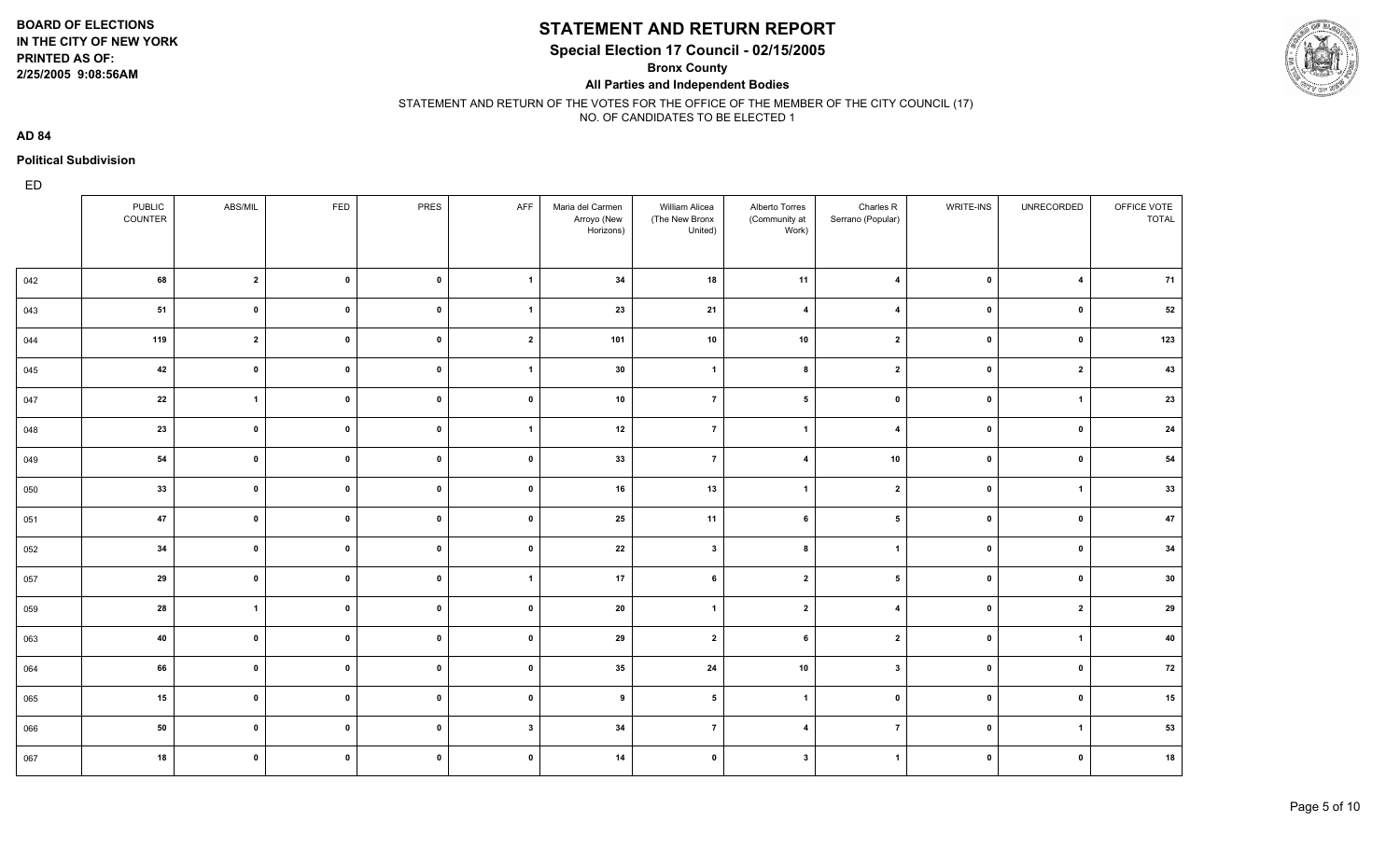**2/25/2005 9:08:56AM**

### **STATEMENT AND RETURN REPORT**

**Special Election 17 Council - 02/15/2005**

**Bronx County**

**All Parties and Independent Bodies**



#### STATEMENT AND RETURN OF THE VOTES FOR THE OFFICE OF THE MEMBER OF THE CITY COUNCIL (17) NO. OF CANDIDATES TO BE ELECTED 1

**AD 84**

#### **Political Subdivision**

|     | PUBLIC<br>COUNTER | ABS/MIL                 | FED          | PRES         | AFF                     | Maria del Carmen<br>Arroyo (New<br>Horizons) | William Alicea<br>(The New Bronx<br>United) | Alberto Torres<br>(Community at<br>Work) | Charles R<br>Serrano (Popular) | WRITE-INS    | UNRECORDED              | OFFICE VOTE<br><b>TOTAL</b> |
|-----|-------------------|-------------------------|--------------|--------------|-------------------------|----------------------------------------------|---------------------------------------------|------------------------------------------|--------------------------------|--------------|-------------------------|-----------------------------|
| 068 | 18                | $\mathbf{0}$            | $\mathbf{0}$ | $\mathbf{0}$ | $\mathbf 0$             | 12                                           | $\overline{2}$                              | $\mathbf{1}$                             | $\mathbf{3}$                   | $\pmb{0}$    | $\mathbf{0}$            | 18                          |
| 069 | 14                | $\mathbf{0}$            | $\mathbf{0}$ | $\mathbf{0}$ | $\mathbf 0$             | 12                                           | $\overline{1}$                              | $\mathbf 0$                              | $\overline{1}$                 | $\mathbf 0$  | 0                       | 14                          |
| 071 | 47                | $\mathbf{0}$            | $\mathbf{0}$ | $\mathbf{0}$ | $\mathbf 0$             | 28                                           | 8                                           | $\mathbf{3}$                             | 8                              | $\pmb{0}$    | $\overline{\mathbf{0}}$ | 47                          |
| 072 | 43                | $\overline{1}$          | $\mathbf{0}$ | $\mathbf 0$  | $5\overline{5}$         | 36                                           | $\overline{\mathbf{4}}$                     | $\overline{2}$                           | $\overline{4}$                 | $\pmb{0}$    | $\overline{\mathbf{3}}$ | 49                          |
| 073 | 52                | $\mathbf{0}$            | $\mathbf{0}$ | $\mathbf{0}$ | $\overline{2}$          | 44                                           | $\mathbf{3}$                                | $\mathbf{2}$                             | 4                              | $\pmb{0}$    | $\overline{1}$          | 54                          |
| 074 | 54                | $\overline{2}$          | $\mathbf{0}$ | $\mathbf{0}$ | $\overline{\mathbf{4}}$ | 31                                           | 10                                          | 12                                       | $\overline{7}$                 | $\mathbf 0$  | $\mathbf{0}$            | 60                          |
| 075 | 25                | $\mathbf{0}$            | $\mathbf{0}$ | $\mathbf{0}$ | $\overline{2}$          | 14                                           | $\overline{\mathbf{4}}$                     | $5\phantom{.0}$                          | $\mathbf{3}$                   | $\pmb{0}$    | $\overline{1}$          | 27                          |
| 076 | 35                | $\mathbf{0}$            | $\mathbf{0}$ | $\mathbf{0}$ | $\pmb{0}$               | 20                                           | $\mathbf{3}$                                | $\overline{7}$                           | 5                              | $\pmb{0}$    | 0                       | 35                          |
| 077 | 15                | $\mathbf{0}$            | $\mathbf{0}$ | $\mathbf{0}$ | $\pmb{0}$               | 10                                           | $\overline{\mathbf{1}}$                     | $\mathbf{1}$                             | $\overline{\mathbf{3}}$        | $\pmb{0}$    | 0                       | 15                          |
| 078 | 30                | $\overline{1}$          | $\mathbf{0}$ | $\mathbf{0}$ | $\pmb{0}$               | 24                                           | $\mathbf 0$                                 | $\overline{\mathbf{4}}$                  | $\overline{2}$                 | $\pmb{0}$    | $\overline{1}$          | 31                          |
| 079 | 35                | $\mathbf{0}$            | $\mathbf{0}$ | $\mathbf{0}$ | $\mathbf 0$             | 9                                            | 9                                           | 14                                       | $\mathbf{3}$                   | $\mathbf{0}$ | $\mathbf{0}$            | 35                          |
| 080 | 23                | $\mathbf{0}$            | $\mathbf{0}$ | $\mathbf 0$  | $\mathbf 0$             | 12                                           | $\overline{\mathbf{4}}$                     | $\overline{2}$                           | $5\phantom{.0}$                | $\mathbf{0}$ | 0                       | 23                          |
| 081 | 35                | $\overline{2}$          | $\mathbf 0$  | $\mathbf{0}$ | $\overline{1}$          | 17                                           | 9                                           | 6                                        | 6                              | $\mathbf{0}$ | $\mathbf{0}$            | 38                          |
| 083 | 17                | $\mathbf{0}$            | $\mathbf{0}$ | $\mathbf{0}$ | $\mathbf 0$             | 8                                            | $\overline{2}$                              | $\mathbf{3}$                             | $\overline{\mathbf{4}}$        | $\pmb{0}$    | $\mathbf 0$             | 17                          |
| 084 | 19                | $\overline{\mathbf{2}}$ | $\mathbf{0}$ | $\mathbf 0$  | $\mathbf 0$             | 9                                            | $\overline{2}$                              | $5\phantom{.0}$                          | $\overline{2}$                 | $\mathbf 0$  | 3                       | 21                          |
| 088 | 19                | $\overline{1}$          | $\mathbf{0}$ | $\mathbf{0}$ | $\mathbf 0$             | 16                                           | $\overline{2}$                              | $\mathbf 0$                              | $\overline{2}$                 | $\pmb{0}$    | 0                       | 20                          |
| 089 | 12                | $\mathbf{0}$            | $\mathbf{0}$ | $\mathbf{0}$ | $\mathbf 0$             | $\overline{7}$                               | $\overline{2}$                              | $\mathbf{1}$                             | $\overline{2}$                 | $\pmb{0}$    | 0                       | 12                          |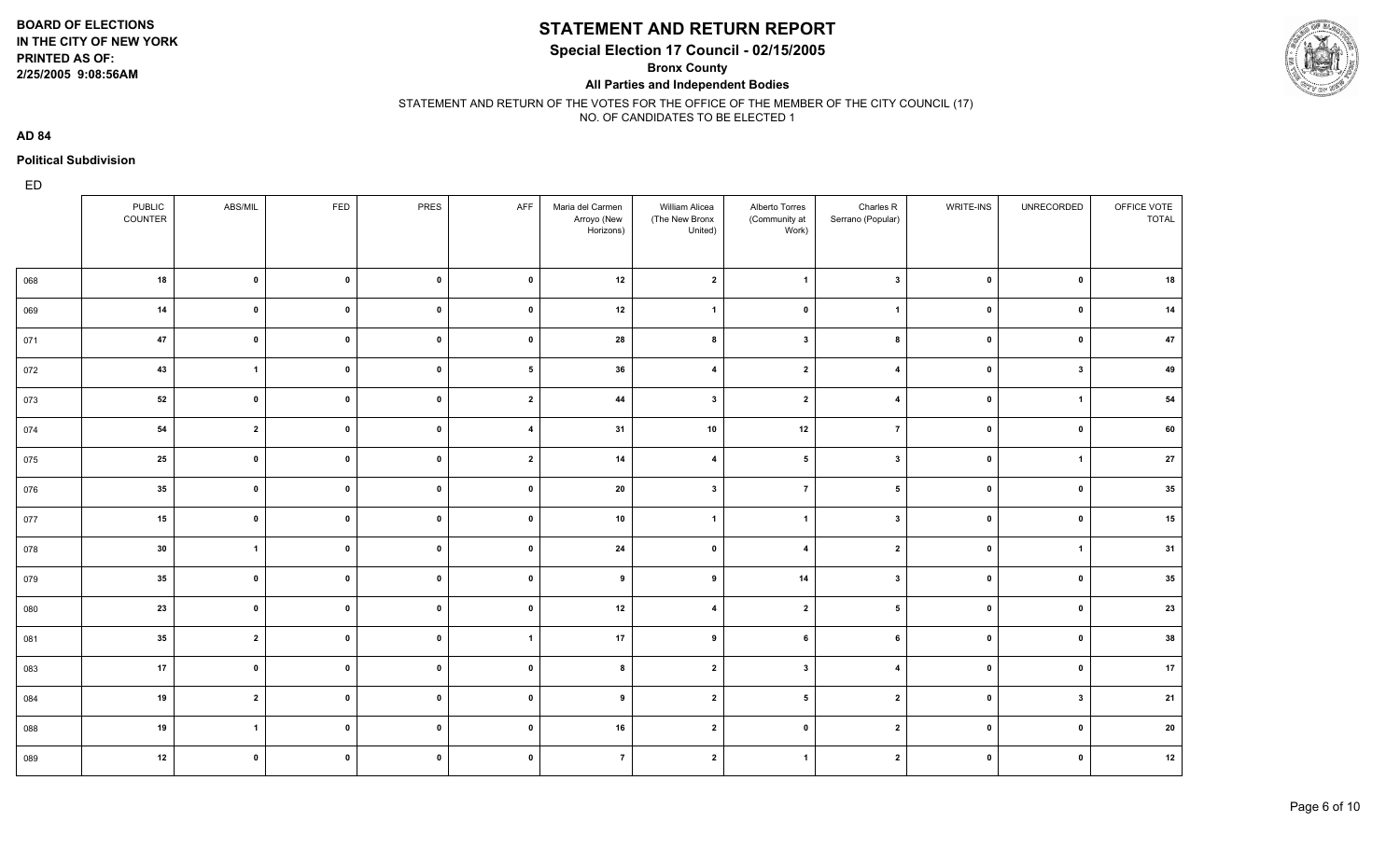#### **BOARD OF ELECTIONS IN THE CITY OF NEW YORK**

# **PRINTED AS OF:**

#### **2/25/2005 9:08:56AM**

# **STATEMENT AND RETURN REPORT**

**Special Election 17 Council - 02/15/2005**

**Bronx County**

**All Parties and Independent Bodies**



STATEMENT AND RETURN OF THE VOTES FOR THE OFFICE OF THE MEMBER OF THE CITY COUNCIL (17) NO. OF CANDIDATES TO BE ELECTED 1

**AD 84**

#### **Political Subdivision**

ED

|              | <b>PUBLIC</b><br>COUNTER | ABS/MIL | FED | PRES | AFF | Maria del Carmen<br>Arroyo (New<br>Horizons) | William Alicea<br>(The New Bronx<br>United) | Alberto Torres<br>(Community at<br>Work) | Charles R<br>Serrano (Popular) | <b>WRITE-INS</b> | UNRECORDED | OFFICE VOTE<br><b>TOTAL</b> |
|--------------|--------------------------|---------|-----|------|-----|----------------------------------------------|---------------------------------------------|------------------------------------------|--------------------------------|------------------|------------|-----------------------------|
| 090          | 28                       |         |     |      |     | 10                                           |                                             |                                          |                                |                  |            | 28                          |
| <b>Total</b> | 2,202                    | 28      |     |      | 28  | 1,320                                        | 374                                         | 272                                      | 229                            | 27               | 42         | 2,264                       |

# **Write Ins**

ED

|       | ARLINE<br><b>PARKS</b> | <b>CHARLES R</b><br>SERRANO | EDWARD<br>PADILLA | <b>FRANK</b><br>LABOY | PETER J<br>SERRANO | <b>RUBEN DIAZ</b><br>JR. | Total |
|-------|------------------------|-----------------------------|-------------------|-----------------------|--------------------|--------------------------|-------|
| 77    | າ                      | 0                           | 0                 |                       | 0                  | 0                        | 3     |
| 84    | 24                     | 0                           | 0                 | 0                     |                    | 0                        | 27    |
| 85    | 0                      |                             |                   |                       | 4                  |                          | 8     |
| Total | 26                     |                             |                   | $\overline{2}$        |                    |                          | 38    |

#### **AD 85**

**Political Subdivision**

|             | PUBLIC<br>COUNTER | ABS/MIL | FED | PRES | AFF | Maria del Carmen<br>Arroyo (New<br>Horizons) | <b>William Alicea</b><br>(The New Bronx<br>United) | Alberto Torres<br>(Community at  <br>Work) | Charles R<br>Serrano (Popular) | WRITE-INS | UNRECORDED | OFFICE VOTE<br>TOTAL |
|-------------|-------------------|---------|-----|------|-----|----------------------------------------------|----------------------------------------------------|--------------------------------------------|--------------------------------|-----------|------------|----------------------|
| 036         |                   |         |     |      |     |                                              |                                                    |                                            |                                |           |            |                      |
| 039         |                   |         |     |      |     |                                              |                                                    |                                            |                                |           |            |                      |
| $\vert$ 043 | 27                |         |     |      |     | 16                                           |                                                    |                                            |                                |           |            | 27                   |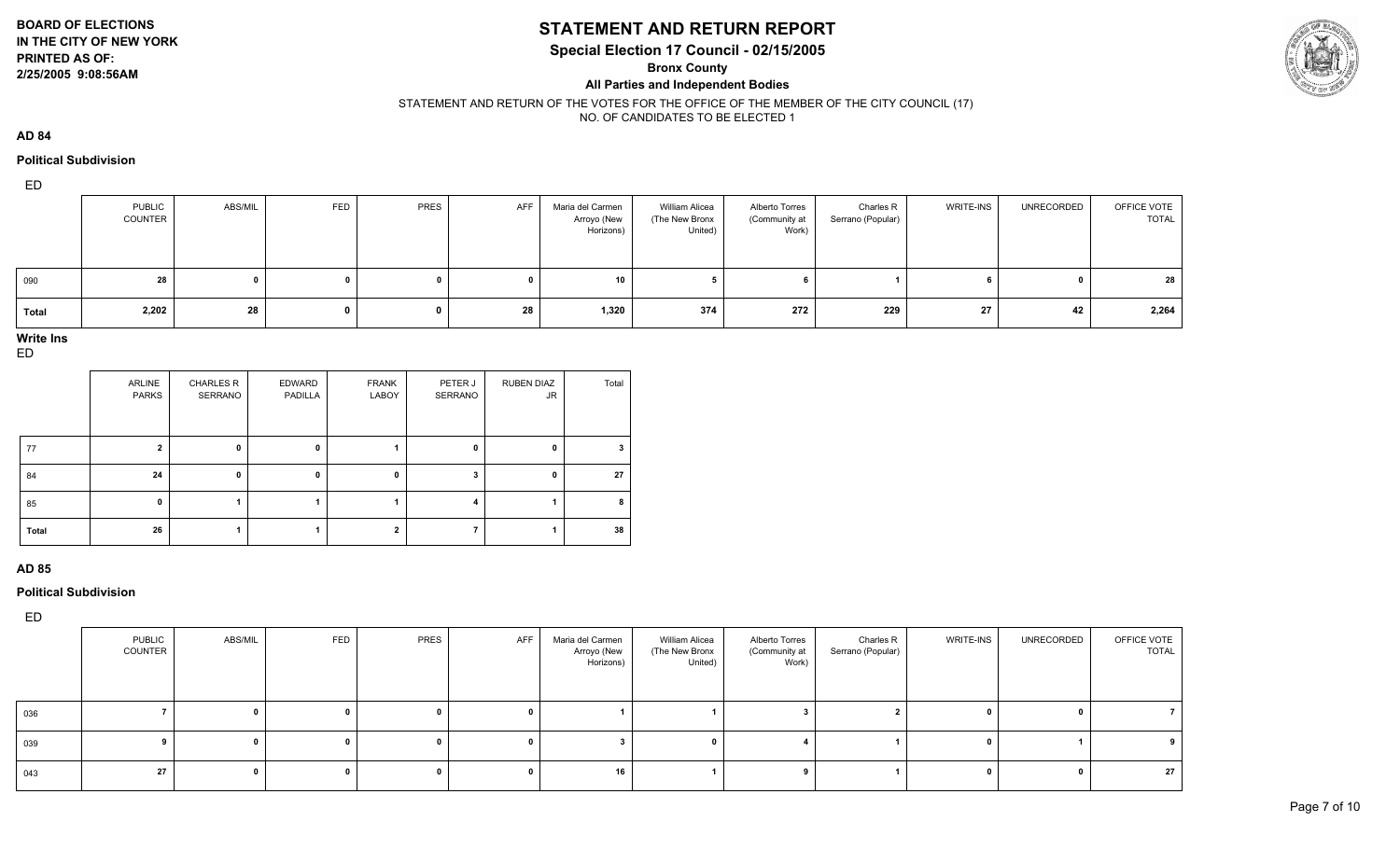**2/25/2005 9:08:56AM**

# **STATEMENT AND RETURN REPORT**

**Special Election 17 Council - 02/15/2005**

**Bronx County**

**All Parties and Independent Bodies**



#### STATEMENT AND RETURN OF THE VOTES FOR THE OFFICE OF THE MEMBER OF THE CITY COUNCIL (17) NO. OF CANDIDATES TO BE ELECTED 1

**AD 85**

#### **Political Subdivision**

|     | <b>PUBLIC</b><br>COUNTER | ABS/MIL        | FED          | PRES         | AFF            | Maria del Carmen<br>Arroyo (New<br>Horizons) | William Alicea<br>(The New Bronx<br>United) | Alberto Torres<br>(Community at<br>Work) | Charles R<br>Serrano (Popular) | WRITE-INS      | UNRECORDED              | OFFICE VOTE<br><b>TOTAL</b> |
|-----|--------------------------|----------------|--------------|--------------|----------------|----------------------------------------------|---------------------------------------------|------------------------------------------|--------------------------------|----------------|-------------------------|-----------------------------|
| 046 | 34                       | $\mathbf{1}$   | $\mathbf 0$  | $\mathbf{0}$ | $\mathbf 0$    | 16                                           | 5                                           | 11                                       | $\overline{\mathbf{3}}$        | $\mathbf{0}$   | $\mathbf{0}$            | 35                          |
| 047 | 30                       | $\mathbf 0$    | $\mathbf 0$  | $\mathbf{0}$ | $\mathbf 0$    | 11                                           | 6                                           | 8                                        | $\overline{4}$                 | $\overline{1}$ | 0                       | 30                          |
| 048 | 10                       | $\mathbf{0}$   | $\mathbf{0}$ | $\mathbf 0$  | $\pmb{0}$      | $\mathbf{2}$                                 | $\overline{\mathbf{3}}$                     | $\overline{1}$                           | $\overline{4}$                 | $\pmb{0}$      | $\overline{\mathbf{0}}$ | 10                          |
| 049 | 19                       | $\mathbf 0$    | $\mathbf 0$  | $\mathbf{0}$ | $\mathbf{0}$   | $\overline{7}$                               | $\overline{1}$                              | $\overline{7}$                           | $\overline{\mathbf{4}}$        | $\mathbf 0$    | $\mathbf 0$             | 19                          |
| 050 | 19                       | $\overline{2}$ | $\mathbf 0$  | $\mathbf{0}$ | $\mathbf 0$    | 9                                            | $\overline{4}$                              | $\mathbf{3}$                             | $\overline{4}$                 | $\mathbf 0$    | $\overline{\mathbf{1}}$ | 21                          |
| 051 | 26                       | $\mathbf{0}$   | $\mathbf 0$  | $\mathbf{0}$ | $\mathbf 0$    | 9                                            | $\mathbf 0$                                 | 11                                       | 6                              | $\mathbf 0$    | $\mathbf{0}$            | 26                          |
| 052 | 35                       | $\mathbf 0$    | $\mathbf{0}$ | $\mathbf{0}$ | $\mathbf 0$    | 16                                           | $\mathbf{3}$                                | 12                                       | $\overline{4}$                 | $\pmb{0}$      | $\overline{\mathbf{0}}$ | 35                          |
| 053 | 31                       | $\mathbf{1}$   | $\mathbf 0$  | $\pmb{0}$    | $\mathbf 0$    | 12                                           | $\bf 6$                                     | 11                                       | $\overline{\mathbf{3}}$        | $\mathbf 0$    | $\overline{\mathbf{0}}$ | 32                          |
| 054 | 28                       | $\mathbf 0$    | $\mathbf 0$  | $\mathbf 0$  | $\mathbf 0$    | 10                                           | $\overline{\mathbf{1}}$                     | 14                                       | $\overline{\mathbf{2}}$        | $\mathbf{1}$   | $\mathbf{0}$            | 28                          |
| 055 | 36                       | $\mathbf 0$    | $\mathbf 0$  | $\pmb{0}$    | $\overline{1}$ | 12                                           | 3                                           | 17                                       | 5                              | $\mathbf{0}$   | $\overline{\mathbf{0}}$ | 37                          |
| 056 | 67                       | $\mathbf 0$    | $\mathbf{0}$ | $\mathbf 0$  | $\mathbf 0$    | 9                                            | $\overline{2}$                              | 47                                       | 9                              | $\mathbf 0$    | $\mathbf{0}$            | 67                          |
| 057 | 32                       | $\mathbf{1}$   | $\mathbf 0$  | $\mathbf 0$  | $\overline{1}$ | 11                                           | $\sqrt{5}$                                  | 14                                       | $\overline{4}$                 | $\mathbf{0}$   | $\overline{\mathbf{0}}$ | 34                          |
| 058 | 18                       | $\overline{1}$ | $\mathbf{0}$ | $\mathbf 0$  | $\mathbf 0$    | 5                                            | 8                                           | $\overline{\mathbf{4}}$                  | $\overline{1}$                 | $\mathbf{0}$   | $\overline{1}$          | 19                          |
| 059 | 26                       | $\mathbf 0$    | $\mathbf{0}$ | $\pmb{0}$    | $\mathbf 0$    | 9                                            | 9                                           | $\overline{7}$                           | $\overline{1}$                 | $\mathbf 0$    | 0                       | 26                          |
| 060 | 32                       | $\overline{2}$ | $\mathbf{0}$ | $\mathbf 0$  | $\mathbf 0$    | 11                                           | 9                                           | 8                                        | $\overline{\mathbf{3}}$        | $\mathbf{0}$   | $\overline{\mathbf{3}}$ | 34                          |
| 061 | 25                       | $\mathbf{1}$   | $\mathbf 0$  | $\mathbf 0$  | $\overline{1}$ | $5\phantom{.0}$                              | $\overline{2}$                              | 13                                       | 5                              | $\overline{2}$ | 0                       | ${\bf 27}$                  |
| 062 | 41                       | $\mathbf{1}$   | $\mathbf 0$  | $\mathbf 0$  | $\mathbf 0$    | 12                                           | 8                                           | 15                                       | $\overline{4}$                 | $\pmb{0}$      | $\overline{\mathbf{3}}$ | 42                          |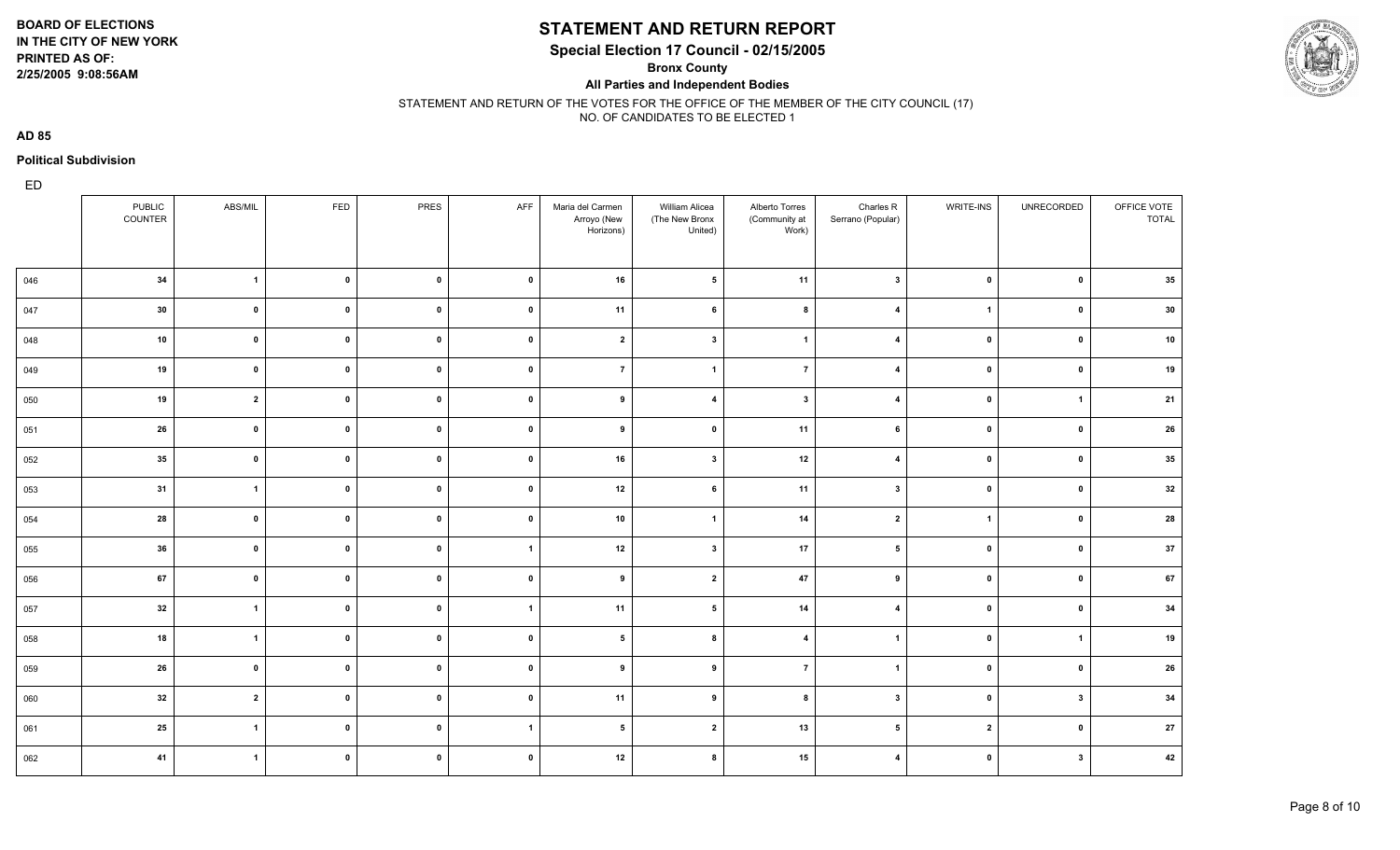**2/25/2005 9:08:56AM**

### **STATEMENT AND RETURN REPORT**

**Special Election 17 Council - 02/15/2005**

**Bronx County**

**All Parties and Independent Bodies**



STATEMENT AND RETURN OF THE VOTES FOR THE OFFICE OF THE MEMBER OF THE CITY COUNCIL (17) NO. OF CANDIDATES TO BE ELECTED 1

**AD 85**

#### **Political Subdivision**

ED

|       | PUBLIC<br>COUNTER | ABS/MIL        | FED         | PRES         | AFF             | Maria del Carmen<br>Arroyo (New<br>Horizons) | William Alicea<br>(The New Bronx<br>United) | Alberto Torres<br>(Community at<br>Work) | Charles R<br>Serrano (Popular) | <b>WRITE-INS</b>        | UNRECORDED     | OFFICE VOTE<br><b>TOTAL</b> |
|-------|-------------------|----------------|-------------|--------------|-----------------|----------------------------------------------|---------------------------------------------|------------------------------------------|--------------------------------|-------------------------|----------------|-----------------------------|
| 063   | 30                | $\mathbf 0$    | $\mathbf 0$ | $\pmb{0}$    | $\mathbf 0$     | $\overline{\mathbf{1}}$                      | 14                                          | 11                                       | $\overline{4}$                 | $\mathbf 0$             | $\mathbf{0}$   | 30                          |
| 064   | $\bf 22$          | $\mathbf 0$    | $\pmb{0}$   | $\mathbf 0$  | $\mathbf{0}$    | $\overline{ }$                               | $\overline{4}$                              | $\overline{7}$                           | $\overline{\mathbf{3}}$        | $\overline{1}$          | $\mathbf{0}$   | 22                          |
| 065   | 13                | $\overline{1}$ | $\pmb{0}$   | $\mathbf 0$  | $\mathbf{1}$    | 8                                            | $\overline{\mathbf{1}}$                     | $\overline{4}$                           | $\mathbf{0}$                   | $\mathbf{0}$            | $\overline{2}$ | 15                          |
| 066   | 23                | $\overline{1}$ | $\mathbf 0$ | $\mathbf{0}$ | $\mathbf 0$     | 8                                            | $\overline{2}$                              | 10                                       | $\overline{\mathbf{3}}$        | $\mathbf{0}$            | $\overline{1}$ | 24                          |
| 067   | 25                | $\mathbf 0$    | $\pmb{0}$   | $\mathbf 0$  | $\mathbf 0$     | 19                                           | $\mathbf 0$                                 | $\mathbf{3}$                             | $\mathbf{3}$                   | $\mathbf{0}$            | $\mathbf{0}$   | 25                          |
| 068   | 43                | $\mathbf 0$    | $\mathbf 0$ | $\mathbf 0$  | $\mathbf 0$     | 16                                           | $\overline{1}$                              | 16                                       | 10                             | $\mathbf 0$             | $\mathbf 0$    | 43                          |
| 069   | 50                | $\mathbf 0$    | $\mathbf 0$ | $\mathbf 0$  | $\mathbf{1}$    | 21                                           | $\overline{2}$                              | 18                                       | 10                             | $\mathbf 0$             | $\mathbf 0$    | 51                          |
| 070   | 19                | $\mathbf 0$    | $\mathbf 0$ | $\mathbf 0$  | $\mathbf 0$     | $\overline{\mathbf{4}}$                      | -1                                          | 10                                       | $\overline{2}$                 | $\overline{\mathbf{2}}$ | $\mathbf 0$    | 19                          |
| 071   | 28                | $\mathbf 0$    | $\mathbf 0$ | $\mathbf 0$  | $\mathbf 0$     | 12                                           | $\mathbf{4}$                                | $\overline{4}$                           | $\overline{7}$                 | $\mathbf{0}$            |                | 28                          |
| 072   | 13                | $\mathbf 0$    | $\mathbf 0$ | $\mathbf 0$  | $\pmb{0}$       | $\overline{\mathbf{4}}$                      | 6                                           | $\overline{\mathbf{1}}$                  | $\overline{1}$                 | $\overline{\mathbf{1}}$ | $\mathbf 0$    | 13                          |
| 073   | 21                | $\overline{1}$ | $\pmb{0}$   | $\mathbf 0$  | $\mathbf 0$     | 6                                            | $\overline{7}$                              | 6                                        | $\overline{2}$                 | $\mathbf{0}$            | $\overline{1}$ | 22                          |
| 080   | 14                | $\mathbf 0$    | $\pmb{0}$   | $\mathbf 0$  | $\pmb{0}$       | $\mathbf{3}$                                 | $\overline{2}$                              | 5                                        | $\overline{4}$                 | $\mathbf{0}$            | $\mathbf 0$    | 14                          |
| Total | 853               | 13             | $\mathbf 0$ | $\mathbf 0$  | $5\overline{5}$ | 295                                          | 121                                         | 314                                      | 119                            | 8                       | 14             | 871                         |

**Write Ins**